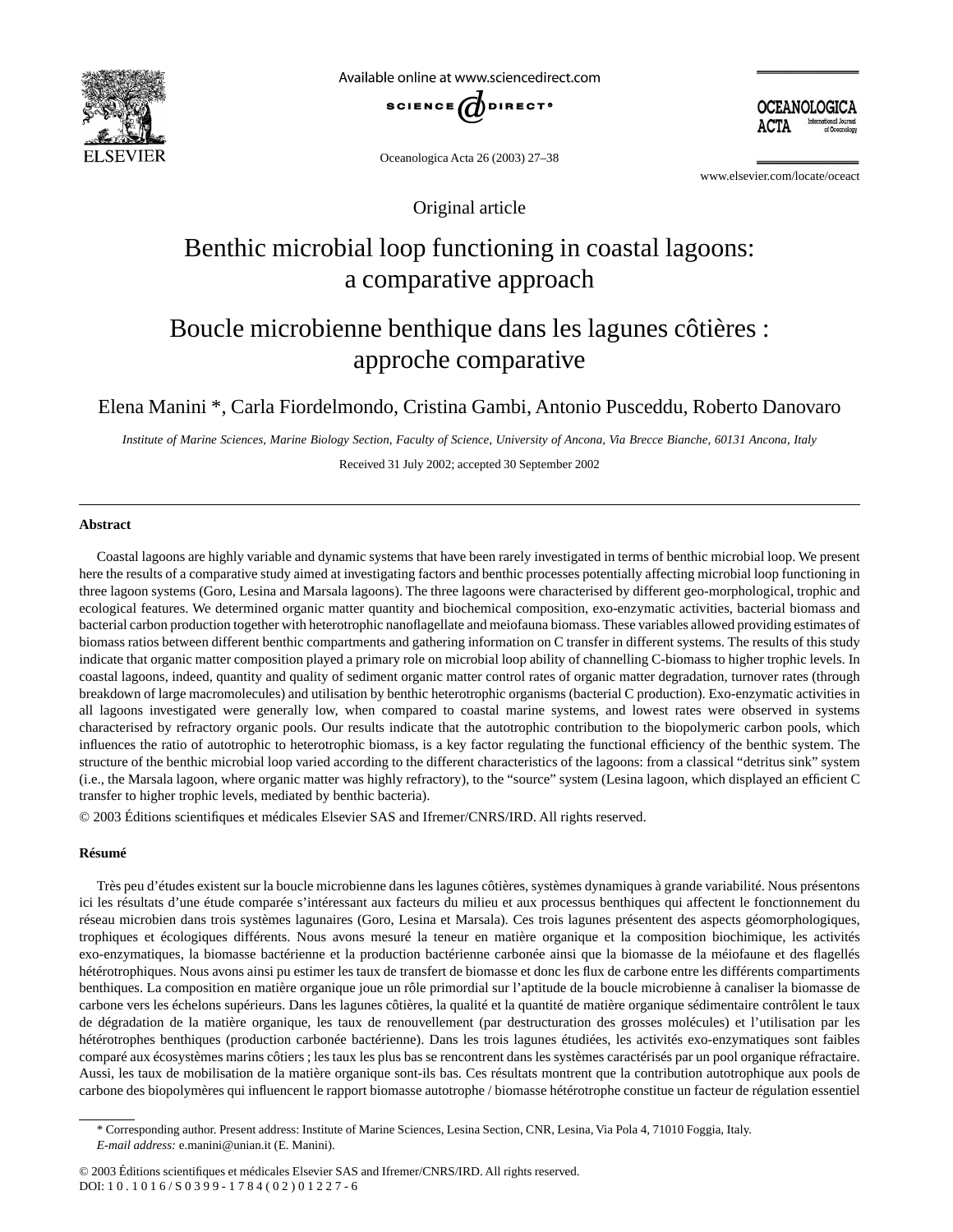de l'efficience de la boucle microbienne. La structure de ce réseau microbien varie d'une lagune à l'autre entre deux situations opposées : d'un classique « puits à détritus » (par exemple la lagune de Marsala où la matière organique est hautement réfractaire) à un système « source » (la lagune de Lesina avec un transfert efficace du carbone vers les niveaux trophiques supérieurs par l'intermédiaire des bactéries benthiques). © 2003 Éditions scientifiques et médicales Elsevier SAS and Ifremer/CNRS/IRD. Tous droits réservés.

*Keywords:* Benthic microbial loop; Organic detritus; Coastal lagoons

*Mots clés :* Boucle microbienne benthique ; Détritus organiques ; Lagunes côtières

## **1. Introduction**

Coastal lagoons are generally characterised by important physical and chemical gradients that make these systems highly unstable and subjected to unpredictable fluctuating conditions (Clavier et al., 1995; Pusceddu et al., 1996). Lagoons can act either as a sink for organic matter (OM) accumulation, or as reservoirs able to fertilise adjacent coastal areas, through organic and inorganic nutrient export (Pusceddu et al., 1999, 2003; Barnes, 1994). Besides physical factors, the balance between OM export and its accumulation is dependent upon degradation and heterotrophic utilisation of the organic matter pools. These processes, largely mediated by the benthic microbial loop (Deming and Barross, 1993; Caumette, 1992), are important for understanding the relationship between the lagoon and the adjacent coastal zone.

Despite several investigations focusing on the role of environmental gradients (e.g., salinity or temperature gradients, according to confinement theory, Guelorget and Perthuisot, 1983), the study on factors controlling the benthic microbial loop functioning and the organic C transfer to higher trophic levels in coastal lagoons is extremely limited (Ekebom, 1999). The primary step of organic matter breakdown is mediated by extracellular enzymatic activities that make organic macromolecules available for bacterial uptake. Sediment organic matter can be channelled to higher trophic levels both directly (e.g., through deposit-feeding meiofauna and macrofauna) and/or indirectly (i.e., through bacterial uptake, bacterial C production, and subsequent consumption by bacterial-grazers, such as protozoa and bacterivorous meiofauna, Montagna, 1985; Bott and Borchardt, 1999). We estimated the ability of the different lagoon systems in transferring organic detritus to higher trophic levels, by means of a sequential step of analyses including the biochemical composition of sedimentary organic matter followed by the potential rates at which the protein and carbohydrate pools were mobilised (by means of exo-enzymatic activities, i.e., aminopeptidase and  $\beta$ -glucosidase). Then we estimated the fraction of the protein pool potentially incorporated into bacterial biomass (i.e., measuring bacterial carbon production, BCP). Finally, we investigated heterotrophic nanoflagellates (HNF) and meiofauna assemblages in order to evaluate the potential of these systems in supporting higher trophic levels of the benthic microbial food web. This approach allowed elaborating a conceptual model describing the balance between organic matter accumulation, autotrophic vs. heterotrophic biomass and bacterial C production of coastal lagoons characterised by different trophic and environmental conditions.

This research help in providing comparative information on: (i) the biomass ratios of the different microbial benthic components; (ii) the balance between organic matter degradation, utilisation and transfer (mediated by bacteria); (iii) factors and processes potentially affecting organic matter diagenesis and benthic microbial loop functioning.

#### **2. Materials and methods**

#### *2.1. Study sites and sampling*

This study was carried out at three Italian lagoons located at different latitudes [\(Fig. 1\)](#page-2-0): Sacca di Goro in the northern Adriatic Sea, Lesina lagoon in the central–southern Adriatic Sea and Stagnone di Marsala, the southernmost site, located in the western sector of Sicily.

The Sacca di Goro lagoon, the southernmost basin of the wider Po deltaic system [\(Fig. 1a\)](#page-2-0) (average water depth of 1.5 m), is subjected to continuous natural subsidence phenomena and large anthropogenic loads. The basin is connected to the sea by means of both natural and artificial canals and is characterised by clear seasonal fluctuations of temperature and salinity and, during summer, may experience sub-oxic/anoxic conditions due to dystrophic crises characterised by anomalous macrophyte blooms (Ulva and Gracilaria; Viaroli et al., 1993).

The Lesina lagoon is characterised by shallow depths (on average 0.8 m depth; [Fig. 1b\)](#page-2-0), is connected to the sea through two channels and receives freshwater from two minor rivers. In the last few years, the Lesina lagoon experienced a progressive eutrophication followed by occasional dystrophic crises due to the abnormal proliferation of the green algae *Valonia utricularis*. Large parts of the lagoon are also covered by *Zostera noltii* and *Ruppia* sp.

The Marsala lagoon is connected to the sea by means of two large channels [\(Fig. 1c\)](#page-2-0). The northern canal is 450-m wide and is characterised by evident seawater mixing. The southern canal, 1450 m wide, allows a continuous seawater inflow. The current speed typically ranges from 2 to 5 cm  $s^{-1}$ (Mazzola and Sarà, 1995). The average water depth is ca 1 m. In the central and northern sector of the lagoon, an extended seagrass meadow (Posidonia oceanica) influences water circulation. No major continental inputs are present.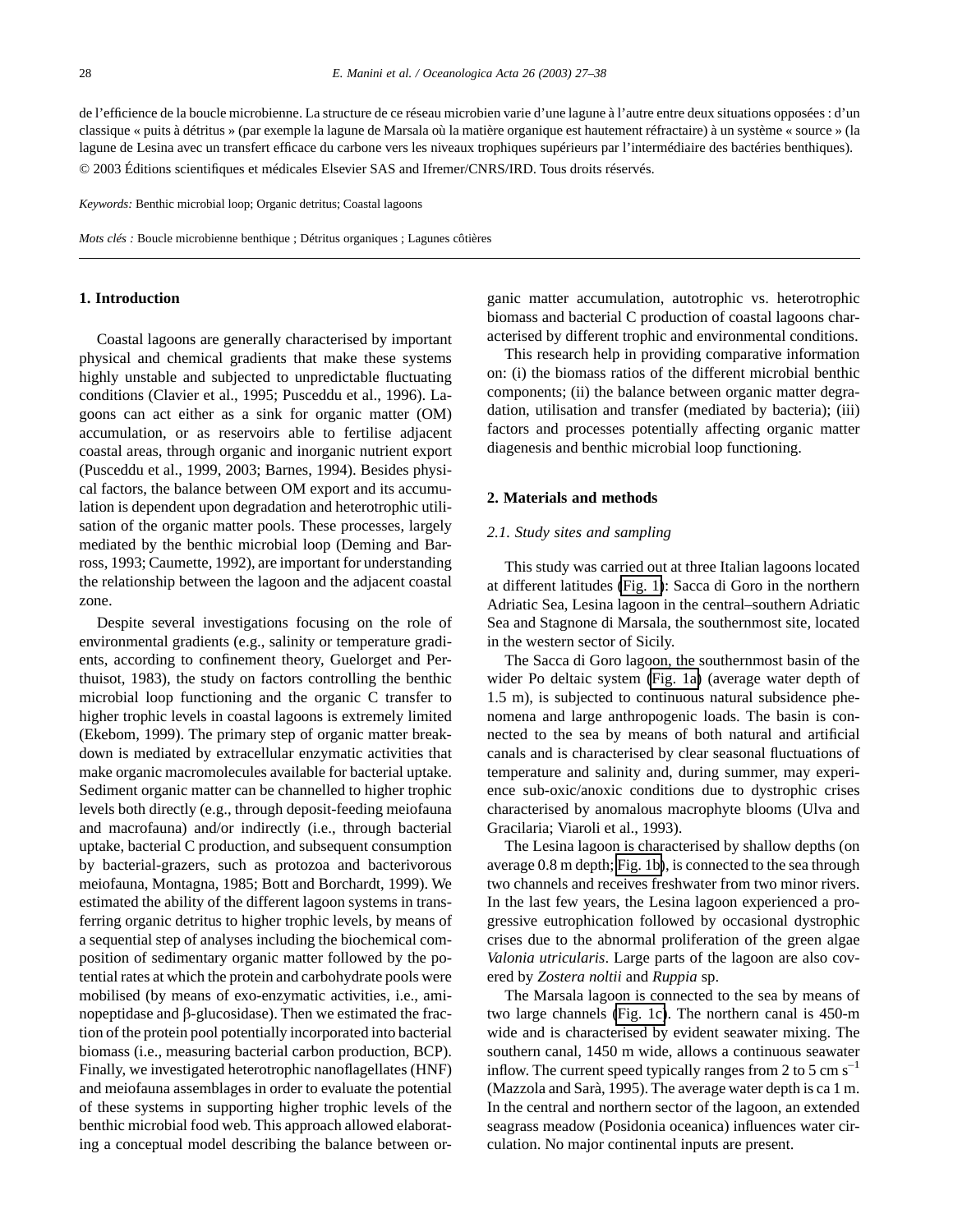<span id="page-2-0"></span>

Fig. 1. Sampling areas and station locations in the three lagoons: (a) Sacca di Goro; (b) Laguna di Lesina; (c) Stagnone di Marsala.

#### *2.2. Sediment sampling*

Four seasonal samplings were carried out in both Lesina (four stations) and Marsala lagoons (two stations), whereas sediment sampling in the Sacca di Goro (two stations) was carried out only in summer. In order to obtain information representative of the average ecological conditions, station locations were defined on the basis of previous studies (Pusceddu et al., 1999; Viaroli et al., 1993), according to salinity gradients, distance from the sea, algal coverage and the different hydrodynamic properties.

Temperature and salinity were determined at each sampling, using a multi-parametric probe. Sediment samples (top 0–1 cm) were collected manually using Plexiglas tubes (i.d. 4.7 cm). Ten replicate cores per station were brought back to the laboratory and processed within 4 h. The top 1 cm of three cores was immediately frozen at  $-20$  °C and stored until analysis. Samples for bacterial and heterotrophic nanoflagellate counting (about 1  $\text{cm}^3$ ) were immediately fixed with buffered formaldehyde for bacteria (2% final concentration) and with buffered glutaraldehyde for nanoflagellates (1.5% final concentration) and stored at  $4^{\circ}$ C until analyses. Biochemical determinations and bacterial and nanoflagellate counting were carried out within two weeks from sampling. For meiofaunal analysis, three replicate cores (each  $10.7 \text{ cm}^2$ ) surface area) were taken down to a depth of 10 cm and fixed with buffered 4% formaldehyde solution.

### *2.3. Photosynthetic pigments*

Chloroplastic pigments (chlorophyll-a and phaeopigments) were extracted from about 1 g of sediment with 5 ml of 90% acetone and determined fluorometrically in order to estimate chlorophyll-a and subsequently acidified with 200 µl of 0.1 N HCl to estimate phaeopigments (Lorenzen and Jeffrey, 1980). Chloroplastic pigment equivalents (CPE) were defined as the sum of chlorophyll-a and phaeopigments. Primary organic carbon was calculated by converting chlorophyll-a concentration to carbon content (CChla), using a conversion factor of 40 (de Jonge, 1980).

# *2.4. Biochemical composition of the sedimentary organic matter*

Total protein (PRT) concentration was determined on sediment sub-samples according to Hartree (1972). Protein concentrations were expressed as bovine serum albumin (BSA) equivalents. Total carbohydrates (CHO) were analysed according to Gerchakov and Hatcher (1972) and expressed as glucose equivalents. Total lipids (LIP) were extracted from the sediment by direct elution with chloroform–methanol (1:1 v/v) according to Bligh and Dyer (1959) and then determined according to Marsh and Weinstein (1966). Analyses were performed spectrophotometrically. For each biochemical assay, blanks were obtained using pre-combusted sediments (450 °C for 4 h). All analyses were performed in three to five replicates on about 1 g of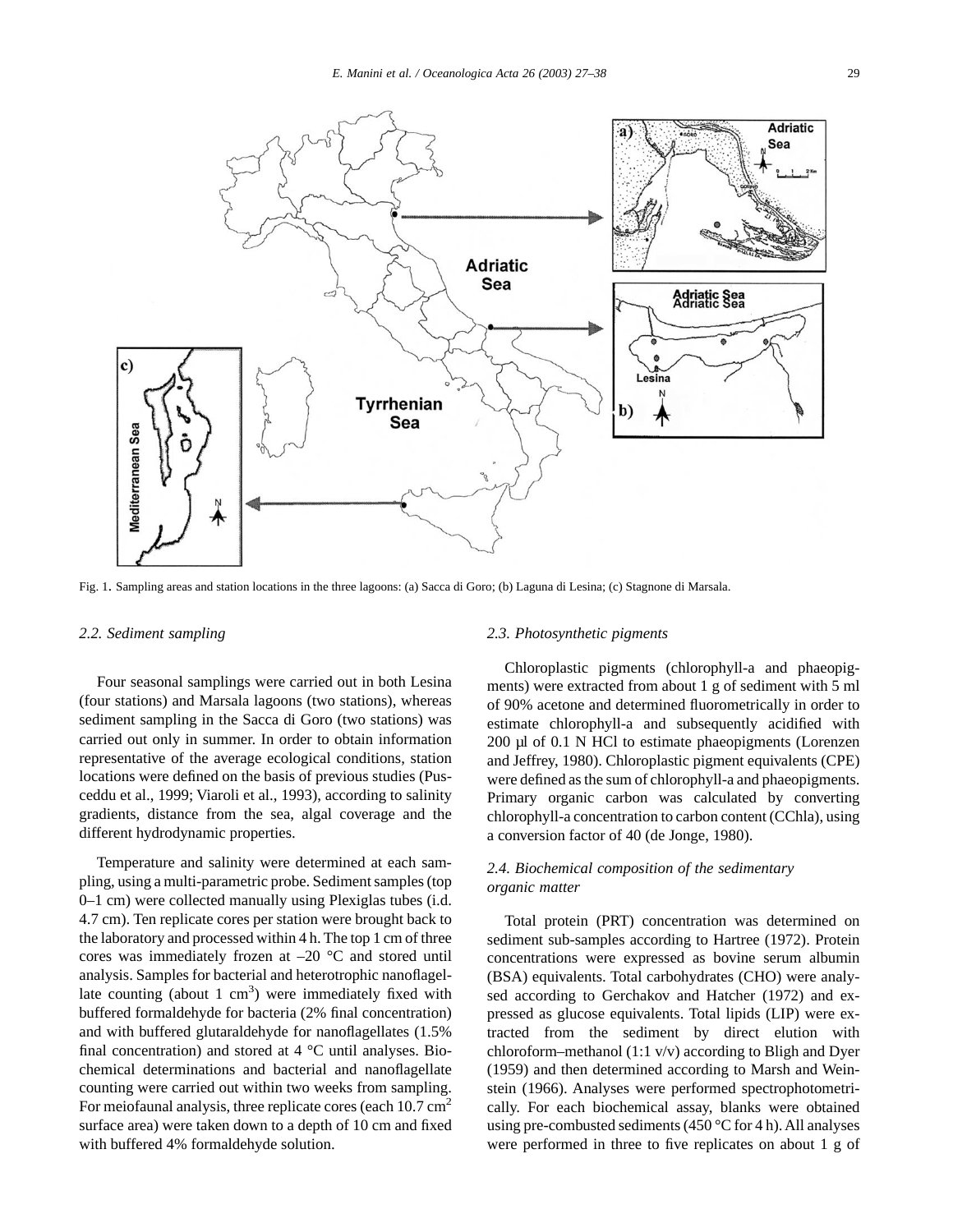sediment. Carbohydrate, protein and lipid concentrations were converted into carbon equivalents using the conversion factors 0.40 and 0.49 and 0.75 mgC mg<sup>-1</sup>, respectively, and normalised to sediment dry weight (Fabiano et al., 1995). The sum of total protein, carbohydrate and lipid carbon equivalents was reported as biopolymeric organic carbon (BPC, Pusceddu et al., 2000).

# *2.5. Bacterial and heterotrophic nanoflagellate abundance and biomass*

For bacterial counting, sediment sub-samples were sonified three times (Branson Sonifier 2200; 60 W for 1 min) and diluted 500 times with sterile and 0.2 µm pre-filtered formaldehyde (2% final concentration). Sub-samples were then stained for 5 min with Acridine Orange (final concentration  $5$  mg  $1^{-1}$ ) and filtered on black Nuclepore polycarbonate (pore size 0.2 µm) filters. The filters were analysed as described by Fry (1990) using epifluorescence microscopy (Zeiss Axioskop2,  $\times$  1000). For each slide, at least 10 microscope fields were observed and a total of at least 400 cells were counted. Bacterial biovolume was estimated using a micrometer ocular (as maximal length and width) assigning bacterial cells to different size classes (Fry, 1990). Bacterial biovolume was converted into carbon content assuming 310 fgC  $\mu$ m<sup>-3</sup> (Fry, 1990). The average cell carbon content was calculated as the ratio of total bacterial biomass to total bacterial abundance. Bacterial abundance and biomass were normalised to dry weight after desiccation (60 °C, 24 h).

HNF were extracted from sediments using a Percoll gradient centrifugation, according to Epstein (1995). HNF counting was carried out under epifluorescence microscopy using the double staining (DAPI and FITC) technique (Sherr et al., 1993). Only cells with a major axis comprised between 2 and 20 µm and with a definite nucleus were counted, whereas cells with bizarre shapes, those associated with other cells or those having a harder outer membrane or shell were excluded (Bak and Niuewland, 1989, Bak et al., 1991, Hondeveld et al., 1994). HNF biovolume was estimated on all counted cells (as maximal length and width) using a micrometer ocular. At least 100 cells per slide were counted. HNF biomass was estimated converting cell biovolume using a conversion factor 200 fgC  $\mu$ m<sup>-3</sup> (Børsheim and Bratbak, 1987; Ekebom, 1999).

# *2.6. Bacterial secondary production and exo-enzymatic activities*

Benthic bacterial production was measured by <sup>3</sup>H-leucine incorporation following the procedure described by van Duyl and Kop (1994). Sediment sub-samples (200 µl), added to a saturating aqueous solution of  ${}^{3}$ H-leucine (6-µCi final concentration per sample), were incubated for 1 h in the dark at in situ temperature. After incubation, bacterial C incorporation was stopped with 1.7 ml of 80% ethanol before scintillation counting. Sediment blanks were made adding ethanol immediately before <sup>3</sup>H-leucine addition. Data were normalised to sediment dry weight after dessication (60°, 24 h). We calculated organic bacterial protein contribution to the overall protein pool assuming a  $C:N = 4$  for bacterial C-biomass and then we converted bacterial N into bacterial protein content assuming: protein =  $6.25 \times N$  (see Danovaro et al., 1999a).

Extracellular enzymatic activity of  $\beta$ -D-glucosidase (MFU-b-glucopyranoside, Glu-MUF) and aminopeptidase activity (L-Leucine-4-methylcoumarinyl-7-amide, Leu-MCA) was measured immediately after sediment retrieval (Meyer-Reil, 1987; Meyer-Reil and Koster, 1992). Extracellular enzymatic activity measurement was carried out in triplicate by adding 150 µl of Glu-MUF and Leu-MCA to 1 ml of a slurry prepared using 1:1 volumes of water and sediment (final concentration 200 µM, after determination of saturating concentration; Poremba, 1995). Substrate incubations were performed in the dark at in situ temperature for 1 h (enzymatic activities increased linearly with time up to 3 h). After incubation, the slurries were centrifuged (3000 rpm, 5 min) and supernatants were analysed fluorometrically (at 365 nm excitation, 455 nm emission for MFU-glu; Hoppe, 1993 and 380 nm excitation, 440 nm emission for Leu-MCA; Meyer-Reil, 1986). Data were normalised to sediment dry weight (60 °C, 24 h) and reported as nanomolar of MUF or  $MCA$  released per gram of sediment dry weight  $h^{-1}$ . Aminopeptidase and  $\beta$ -glucosidase activities were converted into equivalents of C mobilised assuming that 1 nmol of substrate hydrolysed enzymatically corresponded to 72 ng of mobilised C. Bacterial efficiency in using the mobilised C source was estimated as the ratio of bacterial C production to C potentially mobilised enzymatically. Bacterial efficiency in utilising enzymatically mobilised proteins was calculated as the ratio between bacterial protein production and proteins potentially mobilised.

# *2.7. Meiofaunal parameters*

Meiofaunal samples were sieved through 1000 and 32-µm meshes, extracted by centrifugation in Ludox HS (density  $1.18$  g cm<sup>-3</sup>), counted and classified per taxon under a microscope, after staining with Rose Bengal (0.5 g  $I^{-1}$ ). After measurement of a representative sub-sample, referred to the biomass of nematodes and copepods (which all together accounted for >90% of the total meiofaunal biomass at all sampling sites), meiofaunal biomass was estimated assuming an average biomass of 1  $\mu$ gC ind.<sup>-1</sup> (Gambi et al., 2003).

## *2.8. Statistical analyses*

For all variables, differences among sampling periods and sites were assessed by Anova analysis, followed by post-hoc Newman–Keuls (NK) test.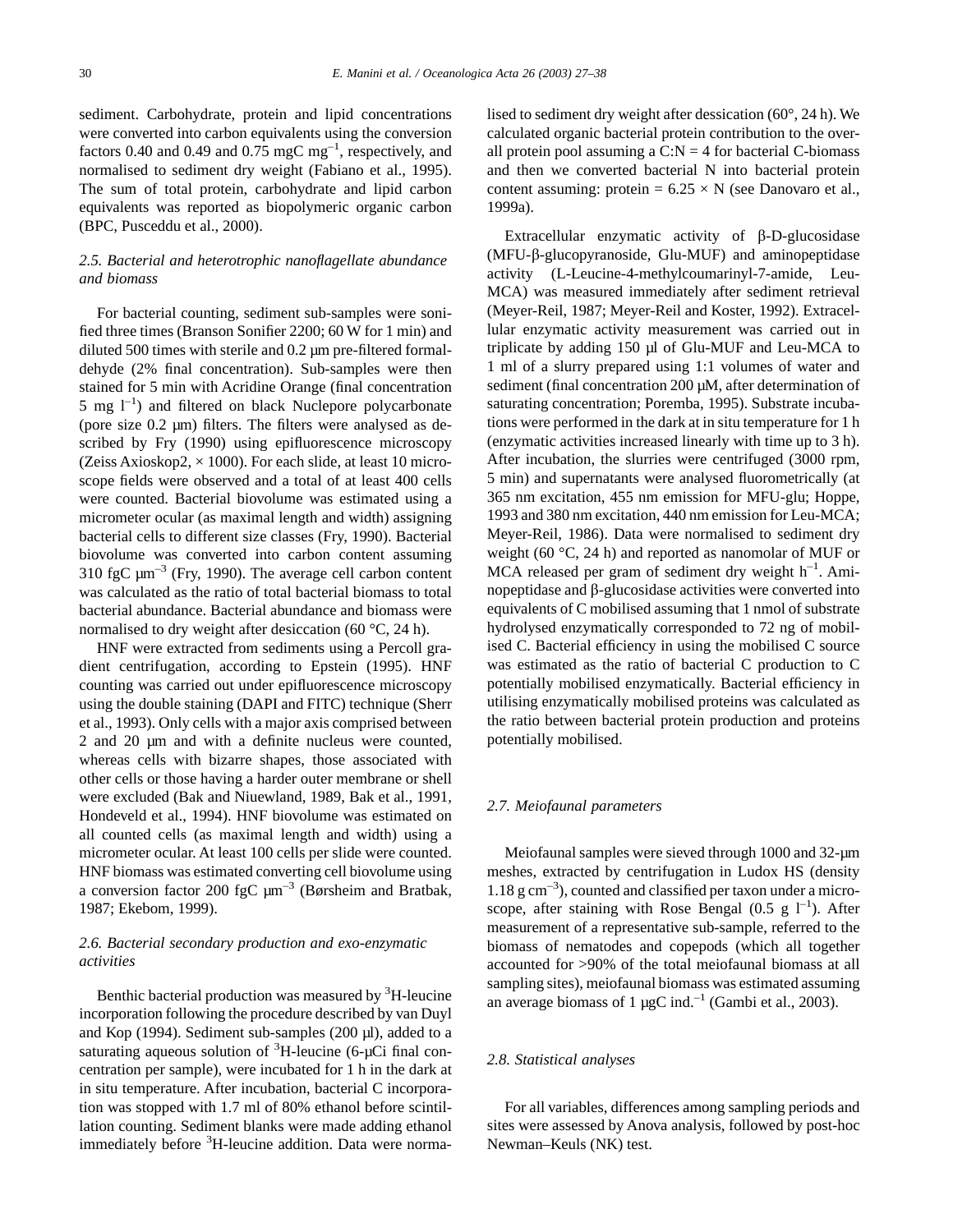Table 1

Comparison of main environmental parameters (e.g., temperature, salinity and grain size) and of photosynthetic pigment concentrations (e.g., chlorophyll-a, phaeopigment and CPE) in different lagoons

| <b>Sites</b>   | Seasons | <b>Stations</b>        | Temperature     | Salinity       | Sand           | Chlorophyll-a           |                  |                         | Phaeopigments  |                 |                |  |
|----------------|---------|------------------------|-----------------|----------------|----------------|-------------------------|------------------|-------------------------|----------------|-----------------|----------------|--|
|                |         |                        | $\rm ^{\circ}C$ | psu            | $\%$           | $\mu$ g g <sup>-1</sup> | std              | $\mu$ g g <sup>-1</sup> | std            | $\mu g\ g^{-1}$ | std            |  |
| Goro lagoon    | Summer  | 1                      | 25.0            | 28.0           | 84.3           | 0.8                     | 0.1              | 9.2                     | 0.5            | 10.0            | $1.0\,$        |  |
|                |         | $\overline{c}$         | 25.0            | 28.0           | 85.8           | 2.6                     | 1.3              | 15.5                    | 0.7            | 18.1            | 3.0            |  |
|                |         | Summer mean $(\pm SE)$ | $25.0 \pm 0.0$  | $28.0 + 0.0$   | $85.0 \pm 0.5$ | $1.7 \pm 0.6$           |                  |                         | $12.3 \pm 2.2$ |                 | $14.1 \pm 3.2$ |  |
| Lesina lagoon  | Summer  | $\mathbf{1}$           | 23.5            | 38.0           | 78.2           | 20.1                    | 0.0              | 36.6                    | 6.4            | 46.7            | 3.6            |  |
|                |         | $\overline{c}$         | 23.5            | 33.0           | 88.6           | 20.5                    | 1.9              | 6.1                     | 0.3            | 26.5            | 1.5            |  |
|                |         | 3                      | 23.9            | 28.0           | 93.7           | 24.2                    | 6.0              | 23.2                    | 4.3            | 47.4            | 9.7            |  |
|                |         | $\overline{4}$         | 24.0            | 10.0           | 75.2           | 28.6                    | 3.4              | 14.9                    | 2.4            | 43.5            | 5.7            |  |
|                | Autumn  |                        | 22.0            | 41.0           | 83.5           | 13.1                    | 1.5              | 19.6                    | 2.9            | 32.7            | 4.3            |  |
|                |         | 2                      | 21.0            | 44.0           | 89.5           | 18.5                    | 5.4              | 26.1                    | 6.0            | 38.5            | 13.8           |  |
|                |         | 3                      | 20.0            | 35.0           | 87.3           | 38.3                    | 7.6              | 41.2                    | 6.7            | 79.4            | 14.2           |  |
|                |         | $\overline{4}$         | 17.0            | 11.0           | 87.8           | 51.1                    | 17.6             | 25.2                    | 1.5            | 76.3            | 19.1           |  |
|                | Winter  | 1                      | 12.0            | 35.0           | 92.5           | 27.6                    | 1.0              | 31.1                    | 6.1            | 49.5            | 18.7           |  |
|                |         | $\mathfrak{2}$         | 12.0            | 36.5           | 91.2           | 28.9                    | 5.4              | 20.0                    | 1.0            | 48.9            | 4.4            |  |
|                |         | 3                      | 11.0            | 26.0           | 97.9           | 54.0                    | 12.6             | 19.8                    | 2.7            | 73.8            | 15.4           |  |
|                |         | $\overline{4}$         | 13.0            | 12.0           | 86.0           | 41.9                    | 4.9              | 44.4                    | 5.3            | 86.3            | 10.2           |  |
|                | Spring  |                        | 23.0            | 21.0           | 85.0           | 20.1                    | 4.3              | 27.5                    | 5.8            | 47.6            | 9.8            |  |
|                |         | 2                      | 23.0            | 15.0           | 92.2           | 41.4                    | 2.8              | 28.3                    | 7.2            | 69.8            | 10.0           |  |
|                |         | 3                      | 22.0            | 15.0           | 94.9           | 35.7                    | 5.2              | 24.6                    | 1.1            | 60.3            | 6.4            |  |
|                |         | 4                      | 17.0            | 5.0            | 81.6           | 86.9                    | 11.2             | 59.0                    | 4.8            | 145.9           | 12.9           |  |
|                |         | Summer mean $(\pm SE)$ | $23.7 \pm 0.1$  | $27.5 \pm 5.3$ | $83.9 \pm 3.8$ | $23.3 \pm 1.7$          |                  | $20.2{\pm}5.6$          |                | $41.0 + 4.3$    |                |  |
|                |         | Annual mean $(\pm SE)$ | $19.2 \pm 1.2$  | $25.3 \pm 3.1$ | $87.8 \pm 1.5$ | $34.4 + 4.4$            |                  | $28.0 \pm 3.1$          |                | $60.8{\pm}6.9$  |                |  |
| Marsala lagoon | Summer  | $\mathbf{1}$           | 25.9            | 48.9           | 93.8           | 2.6                     | 0.4              | 1.5                     | 0.1            | 4.1             | 0.5            |  |
|                |         | $\mathfrak{2}$         | 28.5            | 52.4           | 84.7           | 4.4                     | 1.4              | 4.7                     | 1.4            | 9.1             | 2.8            |  |
|                | Autumn  | $\mathbf{1}$           | 20.0            | nd             | 92.6           | 0.1                     | 0.0              | 0.1                     | 0.0            | 0.1             | 0.0            |  |
|                |         | $\mathbf{2}$           | 22.0            | nd             | 90.8           | $0.0\,$                 | 0.0              | 0.1                     | $0.0\,$        | 0.2             | 0.0            |  |
|                | Winter  | $\mathbf{1}$           | 14.0            | 36.7           | 93.6           | 1.8                     | 0.1              | 0.8                     | 0.1            | 2.6             | 0.2            |  |
|                |         | $\mathfrak{2}$         | 13.6            | 37.9           | 89.0           | 6.6                     | 2.6              | 3.1                     | 1.1            | 9.6             | 3.3            |  |
|                | Spring  | $\mathbf{1}$           | 18.8            | 41.3           | 86.3           | 3.1                     | $\overline{0}$ . | 1.9                     | 0.3            | 5.0             | 0.7            |  |
|                |         | 2                      | 16.7            | 41.4           | 84.9           | 5.7                     | 2.0              | 3.2                     | $1.1\,$        | $7.2\,$         | 2.4            |  |
|                |         | Summer mean $(\pm SE)$ | $27.2 \pm 0.9$  | $50.7 \pm 1.2$ | $89.2 \pm 3.2$ | $3.5 \pm 0.6$           |                  | $3.1 \pm 1.2$           |                | $6.6 \pm 1.8$   |                |  |
|                |         | Annual mean $(\pm SE)$ | $19.9 \pm 1.8$  | $43.1 \pm 2.0$ | $89.5 \pm 1.3$ | $3.0 \pm 0.8$           |                  | $1.9 \pm 0.5$           |                | $4.7 \pm 1.2$   |                |  |

## **3. Results**

# *3.1. Environmental variables and phytopigment concentration*

Data on temperature, salinity, sediment grain size and phytopigment concentration are reported in Table 1. In all lagoons, during the investigated periods, temperature displayed clear seasonal patterns. Annual and summer mean temperatures were similar at the three sites (15.1 °C -Mistri, pers. comm., and 25.0 °C at Goro, 19.2 and 23.7 °C at Lesina and 19.9 and 27.2 °C at Marsala, respectively). Conversely, salinity displayed significant differences among sites: highest values were observed at Marsala (range 36.7–52.4 psu; Anova,  $P < 0.05$ ) and lowest at Lesina (range 5.0 and 44.0 psu, respectively). In all the systems, sediment grain size displayed the dominance of the sandy fraction (generally  $>80\%$ ).

At all sampling periods, surface sediments of the Lesina lagoon exhibited the highest chlorophyll-a concentrations  $(23.3 \pm 1.7 \text{ µg g}^{-1})$  in summer). Significantly lower values were observed in the other two sites (1.7  $\pm$  0.6 and 3.5  $\pm$  0.6  $\mu$ g g<sup>-1</sup> in summer for Goro and Marsala, respectively; Anova,  $P < 0.001$ ; NK test: Goro  $<$  Marsala  $<$  Lesina). Chlorophyll-a contribution to total phytopigment concentrations (CPE) ranged from 11% (Goro lagoon) to >50% in Lesina and Marsala lagoons.

#### *3.2. Sedimentary biopolymeric organic carbon (BPC)*

The three sites displayed clear differences in terms of quantity and biochemical composition of sedimentary organic matter [\(Table 2\)](#page-5-0). Lesina and Marsala displayed the highest biopolymeric carbon concentrations (in summer 8.1  $\pm$  1.2 and 6.5  $\pm$  3.4 mgC g<sup>-1</sup>, respectively), whereas Goro displayed values ca. 5–7 times lower. Carbohydrates represented the dominant biochemical class of organic compounds at Goro and Lesina (accounting for 42–54% of total BPC concentration, respectively), whereas lipids dominated at Marsala (41% of total BPC). In Lesina and Goro, lipid concentration was generally low contributing to 14–18% to total BPC concentration. The protein to carbohydrate ratios in all the lagoons were always <1.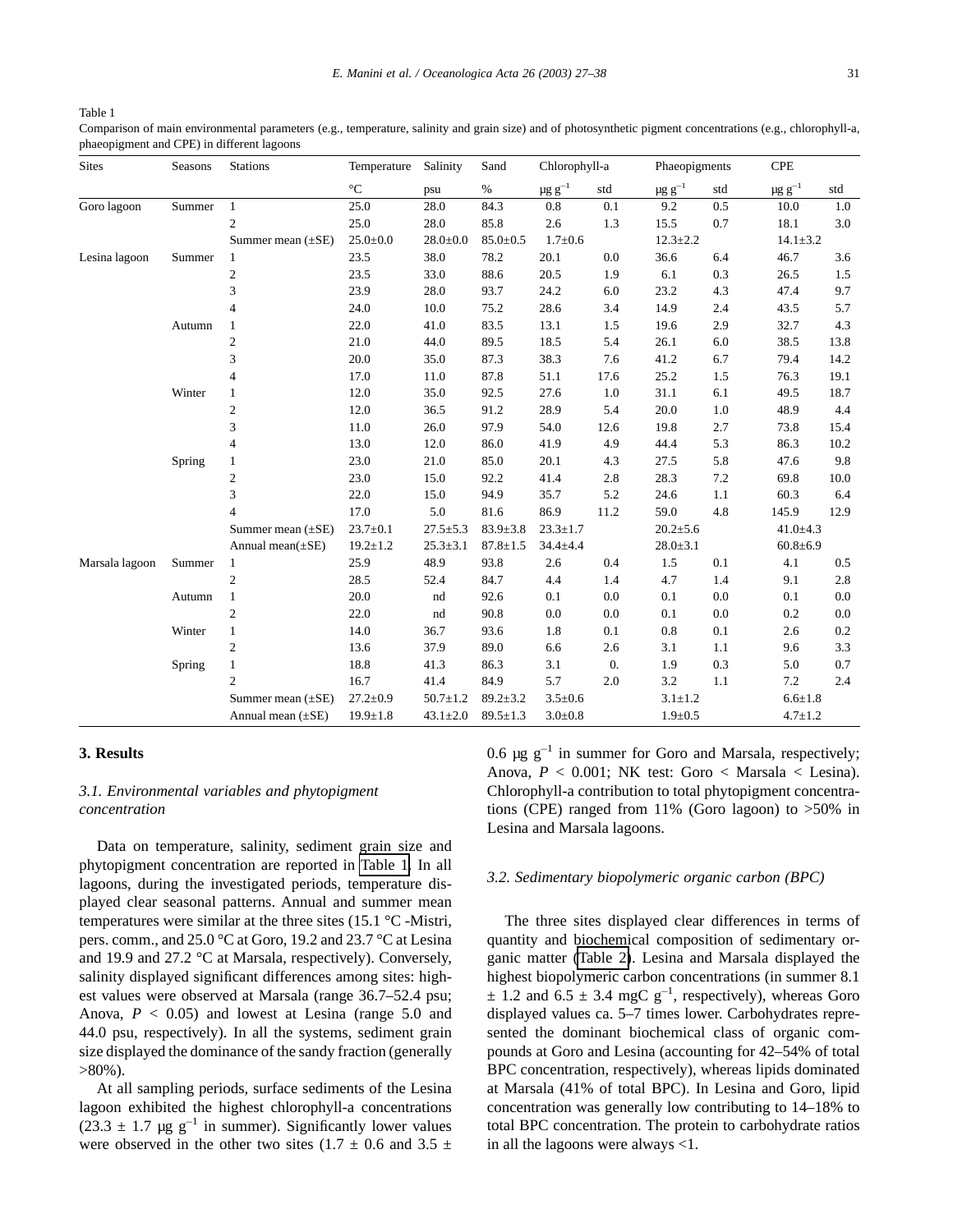#### <span id="page-5-0"></span>Table 2

Comparison of biochemical composition of organic matter (e.g. protein, carbohydrate and lipid concentrations), biopolymeric organic carbon (BPC) and ratio between proteins (PRT) and carbohydrates (CHO) in different sampling lagoons

| <b>Sites</b>   |          | Seasons Stations        | Proteins      |         | Carbohydrates              |               | Lipids        |              |               | Biopolymeric  | PRT:CHO        |
|----------------|----------|-------------------------|---------------|---------|----------------------------|---------------|---------------|--------------|---------------|---------------|----------------|
|                |          |                         | $mg g^{-1}$   | std     | $\mbox{mg}\,\mbox{g}^{-1}$ | std           | $mg g^{-1}$   | std          | $mgC g^{-1}$  | std           |                |
| Goro lagoon    | Summer 1 |                         | 0.9           | 0.0     | 0.7                        | 0.1           | 0.3           | $0.0\,$      | 0.9           | 0.1           | 1.3            |
|                |          | 2                       | 1.2           | 0.0     | 2.4                        | 1.4           | 0.3           | 0.0          | 1.8           | 0.6           | 0.5            |
|                |          | Summer mean $(\pm SE)$  | $1.0 \pm 0.1$ |         |                            | $1.6 \pm 0.6$ |               | $0.3\pm0.03$ |               | $1.4 \pm 0.3$ | $0.9 \pm 0.3$  |
| Lesina lagoon  | Summer 1 |                         | 5.5           | 1.0     | 14.2                       | 2.3           | 1.5           | 0.1          | 9.6           | 1.5           | 0.4            |
|                |          | $\overline{\mathbf{c}}$ | $2.5\,$       | $0.8\,$ | 6.5                        | 1.6           | 0.3           | $0.0\,$      | 4.0           | 1.1           | 0.4            |
|                |          | 3                       | 5.1           | 0.6     | 14.9                       | 3.3           | 2.3           | 0.3          | 10.2          | 1.9           | 0.3            |
|                |          | 4                       | 3.9           | 0.4     | 16.0                       | 1.1           | 0.7           | $0.0\,$      | 8.8           | 0.6           | $0.2\,$        |
|                | Autumn   | -1                      | 4.6           | 0.5     | 11.3                       | 3.2           | 1.0           | 0.2          | 7.5           | 1.6           | 0.4            |
|                |          | $\overline{c}$          | 3.8           | 0.6     | 9.9                        | 1.4           | 0.6           | 0.3          | 6.3           | 1.0           | 0.4            |
|                |          | 3                       | 7.4           | 0.6     | 22.7                       | 5.0           | 3.7           | 0.1          | 15.5          | 2.3           | 0.3            |
|                |          | 4                       | 6.5           | 0.5     | 25.5                       | 4.4           | 1.6           | 0.2          | 14.6          | 2.1           | 0.3            |
|                | Winter   | $\mathbf{1}$            | 7.2           | 0.8     | 12.7                       | 3.4           | 2.9           | 0.1          | 10.8          | 1.8           | $0.6\,$        |
|                |          | $\boldsymbol{2}$        | 3.8           | 0.8     | 10.6                       | 1.9           | 1.3           | 0.3          | 7.0           | 1.4           | 0.4            |
|                |          | 3                       | 4.2           | 1.0     | 14.3                       | 1.5           | 1.7           | 0.3          | 9.1           | 1.3           | 0.3            |
|                |          | 4                       | 6.2           | 0.4     | 29.0                       | 7.8           | 3.2           | 0.6          | 17.0          | 3.7           | 0.2            |
|                | Spring   | $\mathbf{1}$            | $8.0\,$       | 0.8     | 5.2                        | 0.9           | 2.2           | $0.1\,$      | 7.7           | 0.8           | 1.5            |
|                |          | 2                       | 4.8           | 0.7     | 2.7                        | 0.6           | 1.0           | 0.1          | 4.2           | 0.7           | 1.8            |
|                |          | 3                       | 7.1           | 0.6     | 5.3                        | 1.0           | 2.1           | 0.4          | 7.2           | 0.9           | 1.3            |
|                |          | 4                       | 5.9           | 0.7     | 6.5                        | 1.1           | $2.4\,$       | 0.3          | 7.4           | 1.0           | 0.9            |
|                |          | Summer mean $(\pm SE)$  | $4.2 \pm 0.6$ |         | $12.9 \pm 1.9$             |               | $1.2 \pm 0.4$ |              |               | $8.1\pm1.2$   | $0.3 \pm 0.03$ |
|                |          | Annual mean $(\pm SE)$  | $5.4 \pm 0.4$ |         | $13.0 \pm 1.8$             |               | $1.8 \pm 0.2$ |              |               | $9.2 \pm 0.9$ | $0.6 \pm 0.1$  |
| Marsala lagoon | Summer 1 |                         | 0.9           | 0.2     | 0.7                        | 0.1           | 1.3           | 0.2          | 1.7           | 0.3           | 1.2            |
|                |          | $\boldsymbol{2}$        | 6.8           | 0.8     | 8.2                        | 0.0           | 6.5           | 0.7          | 11.2          | 0.9           | 0.8            |
|                | Autumn 1 |                         | 0.2           | 0.0     | 0.8                        | 0.0           | 0.2           | 0.0          | 0.6           | 0.0           | 0.3            |
|                |          | $\overline{c}$          | $0.5\,$       | 0.1     | 1.3                        | 0.2           | 1.4           | 0.1          | 1.8           | 0.2           | 0.3            |
|                | Winter   | $\mathbf{1}$            | 0.8           | 0.1     | 0.7                        | 0.1           | 2.1           | 0.1          | 2.2           | 0.1           | 1.4            |
|                |          | $\overline{c}$          | 2.9           | 0.6     | 3.5                        | 1.3           | 2.6           | 0.6          | 4.7           | 1.2           | 1.2            |
|                | Spring   | 1                       | 0.9           | 0.1     | 1.6                        | 0.1           | 0.4           | 0.1          | 1.4           | 0.1           | 0.6            |
|                |          | $\overline{c}$          | 2.2           | 0.3     | 5.3                        | 0.8           | 0.9           | 0.2          | 3.8           | 0.5           | 0.4            |
|                |          | Summer mean $(\pm SE)$  | $3.9 \pm 2.1$ |         | $4.5 \pm 2.6$              |               | $3.9 \pm 1.9$ |              | $6.5 \pm 3.4$ |               | $1.0 \pm 0.1$  |
|                |          | Annual mean $(\pm SE)$  | $1.9 + 0.7$   |         | $2.8 \pm 0.9$              |               | $1.9 \pm 0.7$ |              | $3.4 \pm 1.1$ |               | $0.8 + 0.1$    |

#### *3.3. Benthic bacteria, nanoflagellates and meiofauna*

Bacteria, nanoflagellate, meiofauna density and biomass at the three sampling sites are reported in [Table 3.](#page-6-0) In summer, bacterial density in surface sediments of the Marsala lagoon  $(10.7 \pm 2.2 \times 10^9 \text{ cell g}^{-1})$  was 2-53 times higher than at Lesina and Goro (0.2  $\pm$  0.01 and 4.5  $\pm$  1.0  $\times$  10<sup>9</sup> cell g<sup>-1</sup>, respectively). At all the sites, lower bacterial densities were observed in winter. Bacterial biomass displayed similar temporal and spatial patterns with highest values at the Marsala lagoon (3–12 times higher than at Lesina and Goro, respectively).

In the Marsala lagoon, HNF density  $(16.3 \pm 8.9 \times 10^5 \text{ g}^{-1})$ and biomass ( $12.4 \pm 5.6 \,\mu gC\,g^{-1}$ ) were 4–6 times higher than at the other two sites (Lesina:  $4.5 \pm 0.7$  n  $\times$   $10^5$  g<sup>-1</sup> and  $2.8 \pm$ 0.6  $\mu$ gC g<sup>-1</sup>, respectively, for density and biomass; Goro: 2.8  $\pm$  0.3 n × 10<sup>5</sup> g<sup>-1</sup> and 2.2  $\pm$  0.3 µgC g<sup>-1</sup>, respectively, for density and biomass).

Meiofaunal density and biomass displayed an opposite pattern, with significantly lower values in the Marsala lagoon  $(90 \pm 29 \text{ ind } 10 \text{ cm}^{-2} \text{ and } 4.1 \pm 1.3 \text{ µgC g}^{-1}$ , respectively, for abundance and biomass) than in the two other sites (Lesina: 1  $273 \pm 490$  ind  $10 \text{ cm}^{-2}$ ,  $57.3 \pm 22.1 \text{ µgC g}^{-1}$  and Goro: 2 713  $\pm$  347 ind 10 cm<sup>-2</sup> and 122.1  $\pm$  15.6 µgC g<sup>-1</sup>, respectively, for abundance and biomass) (Anova, all *P* < 0.01; NK test: Goro > Lesina > Marsala).

# *3.4. Exo-enzymatic activity and bacterial secondary production*

Exo-enzymatic activities (aminopeptidase and b-glucosidase) and bacterial secondary production at the three sites are reported in [Table 4.](#page-7-0) On average, aminopeptidase (Leu-MCA) and  $\beta$ -glucosidase ( $\beta$ -Glu) activities were significantly higher in the Lesina lagoon than in the two other sites (Anova,  $P < 0.001$ ; NK test: Lesina > Goro > Marsala). Aminopeptidase activity was always higher than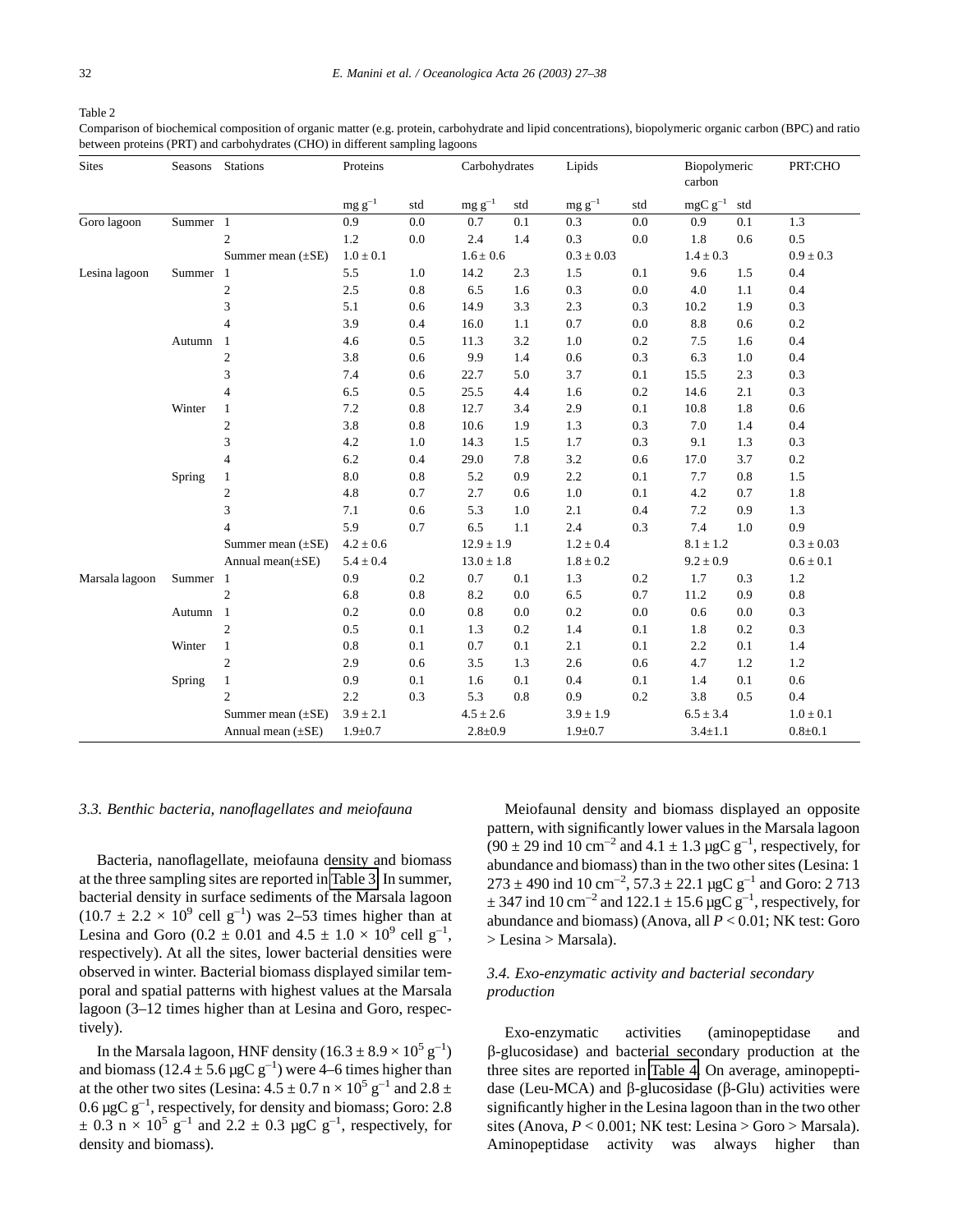<span id="page-6-0"></span>

| Table 3                                                                                        |  |
|------------------------------------------------------------------------------------------------|--|
| Comparison of bacterial, HNF and meiofauna abundance and biomass in different sampling lagoons |  |

| <b>Sites</b> | Seasons        | Stations               | Total bacteria                   |         | Bacteria biomass  |       | <b>HNF</b>                          |         |                              | Nano biomass |                          | Total meio   |                          | Meio biomass |  |
|--------------|----------------|------------------------|----------------------------------|---------|-------------------|-------|-------------------------------------|---------|------------------------------|--------------|--------------------------|--------------|--------------------------|--------------|--|
|              |                |                        | $cell \times$<br>$10^9$ $g^{-1}$ | std     | $\mu$ g $Cg^{-1}$ | std   | $n \times 10^5$ g <sup>-1</sup> std |         | $\mu$ gC g <sup>-1</sup> std |              | ind<br>$10 \text{ cm}^2$ | $\times$ std | $\mu$ gC g <sup>-1</sup> | std          |  |
| Goro         | Summer         | $\overline{1}$         | $0.2\,$                          | 0.1     | 61.1              | 12.1  | 3.2                                 | 0.3     | 2.6                          | 0.6          | 2222                     | 166          | 100.0                    | 7.5          |  |
|              |                | $\overline{c}$         | 0.2                              | 0.0     | 63.3              | 9.4   | 2.3                                 | 0.1     | 1.8                          | 0.2          | 3203                     | 1173         | 144.2                    | 52.8         |  |
|              |                | Summer mean $(\pm SE)$ | $0.2 \pm 0.01$                   |         | $62.2 \pm 0.8$    |       | $2.8 \pm 0.3$                       |         | $2.2 \pm 0.3$                |              | $2713 \pm 347$           |              | $122.1 \pm 15.6$         |              |  |
| Lesina       | Summer         | $\overline{1}$         | $3.0\,$                          | $0.6\,$ | 132.9             | 11.1  | $4.8\,$                             | 0.2     | $2.0\,$                      | 0.1          | 855                      | 87           | 38.5                     | 3.9          |  |
|              |                | $\boldsymbol{2}$       | $3.5\,$                          | $0.7\,$ | 170.2             | 1.0   | 2.0                                 | 0.5     | 1.2                          | 0.2          | 900                      | 577          | 40.5                     | 25.9         |  |
|              |                | 3                      | 8.1                              | 0.5     | 375.2             | 11.7  | 5.7                                 | 0.9     | 3.6                          | 0.9          | 400                      | 116          | 18.0                     | 5.2          |  |
|              |                | 4                      | 3.6                              | 1.5     | 234.3             | 5.7   | 5.6                                 | 0.1     | 4.5                          | 1.3          | 2937                     | 837          | 132.1                    | 37.7         |  |
|              | Autumn         | $\mathbf{1}$           | 2.7                              | 0.1     | 126.4             | 13.4  | 2.7                                 | 0.6     | 1.9                          | 0.8          | 1983                     | 641          | 89.2                     | 28.9         |  |
|              |                | $\boldsymbol{2}$       | 2.4                              | 0.9     | 134.4             | 12.5  | 4.0                                 | 0.3     | 2.9                          | 0.3          | 1073                     | 634          | 48.3                     | 28.5         |  |
|              |                | 3                      | 1.5                              | 0.1     | 100.9             | 0.6   | 6.7                                 | 0.5     | 4.4                          | 0.0          | 515                      | 237          | 23.2                     | 10.7         |  |
|              |                | $\overline{4}$         | 2.0                              | 0.2     | 122.8             | 14.6  | 3.0                                 | 0.5     | 1.9                          | 0.3          | 287                      | 98           | 12.9                     | 4.4          |  |
|              | Winter         | 1                      | 2.3                              | 0.2     | 129.5             | 19.1  | 2.2                                 | 0.3     | 1.1                          | 0.3          | 2998                     | 628          | 134.9                    | 28.3         |  |
|              |                | $\overline{c}$         | $2.2\,$                          | 0.3     | 123.3             | 5.2   | 3.7                                 | 0.2     | 1.4                          | 0.1          | 2767                     | 709          | 124.5                    | 31.9         |  |
|              |                | 3                      | $1.1\,$                          | 0.3     | 67.7              | 3.5   | 8.7                                 | $3.5\,$ | 6.9                          | 3.1          | 1198                     | 505          | 53.9                     | 22.7         |  |
|              |                | $\overline{4}$         | 2.1                              | 0.0     | 153.6             | 4.7   | 10.0                                | 2.4     | 5.7                          | 1.9          | 1033                     | 495          | 46.5                     | 22.3         |  |
|              | Spring         | $\mathbf{1}$           | 4.1                              | 0.6     | 254.6             | 5.2   | 4.1                                 | 1.8     | 2.4                          | 0.0          | 2310                     | 984          | 104.0                    | 44.3         |  |
|              |                | $\overline{c}$         | 3.6                              | $0.8\,$ | 202.2             | 10.8  | 3.3                                 | 1.0     | 2.1                          | 0.1          | 2636                     | 1335         | 118.6                    | 60.1         |  |
|              |                | 3                      | 3.1                              | 0.3     | 190.4             | 4.4   | 1.8                                 | 0.4     | 0.8                          | 0.2          | 2600                     | 1523         | 117.0                    | 68.6         |  |
|              |                | 4                      | 4.9                              | 1.0     | 342.4             | 9.9   | 5.0                                 | 1.2     | 4.2                          | 2.3          | 712                      | 157          | 32.0                     | 7.1          |  |
|              |                | Summer mean $(\pm SE)$ | $4.5 \pm 1.0$                    |         | 228.2<br>46.2     | $\pm$ | $4.5 \pm 0.7$                       |         | $2.8 + 0.6$                  |              | $1273 \pm 490$           |              | $57.3 \pm 22.1$          |              |  |
|              |                | Annual mean $(\pm SE)$ | $3.1 \pm 0.4$                    |         | 178.8<br>20.7     | $\pm$ | $4.6 \pm 0.6$                       |         | $2.9 \pm 0.4$                |              | $1575 \pm 240$           |              | $70.9 \pm 10.8$          |              |  |
|              | Marsala Summer | -1                     | 13.8                             | 1.0     | 990.7             | 250.0 | 3.6                                 | 0.7     | 4.5                          | 0.9          | 88                       | 37           | 4.0                      | 1.7          |  |
|              |                | $\sqrt{2}$             | 7.6                              | 1.6     | 526.5             | 125.0 | 28.9                                | 4.8     | 20.2                         | 2.7          | 11                       | $10\,$       | $0.5\,$                  | 0.0          |  |
|              | Autumn         | $\mathbf{1}$           | 9.4                              | 0.7     | 468.1             | 160.0 | 1.5                                 | 0.2     | 4.3                          | 0.8          | 37                       | 10           | 1.7                      | 0.5          |  |
|              |                | $\overline{c}$         | 6.9                              | 1.1     | 331.8             | 98.0  | 8.0                                 | 1.4     | 6.4                          | 1.0          | 20                       | $\,$ 8 $\,$  | $0.9\,$                  | 0.4          |  |
|              | Winter         | $\mathbf{1}$           | 0.5                              | 0.1     | 32.6              | 5.8   | 2.0                                 | 0.2     | 3.5                          | 0.7          | 130                      | 15           | 5.9                      | 0.7          |  |
|              |                | $\overline{c}$         | $1.2\,$                          | 0.3     | 61.7              | 16.9  | 29.1                                | 4.2     | 21.2                         | 3.0          | 83                       | 42           | 3.7                      | 1.9          |  |
|              | Spring         | $\mathbf{1}$           | 4.1                              | $1.0\,$ | 256.6             | 62.6  | 2.4                                 | 0.3     | 6.1                          | 1.1          | 49                       | 58           | 2.2                      | 1.6          |  |
|              |                | $\overline{c}$         | 1.8                              | 0.2     | 105.8             | 12.1  | 9.7                                 | 1.0     | 11.9                         | 1.6          | 302                      | 88           | 13.6                     | 4.0          |  |
|              |                | Summer mean $(\pm SE)$ | $10.7 \pm 2.2$                   |         | 758.6<br>164.1    | $\pm$ | $16.3 \pm 8.9$                      |         | $12.4 \pm 5.6$               |              | $50 \pm 27$              |              | $2.2 \pm 1.2$            |              |  |
|              |                | Annual mean $(\pm SE)$ | $5.7 \pm 1.5$                    |         | 346.7<br>105.2    | $\pm$ | $10.7 \pm 3.9$                      |         | $9.8 \pm 2.4$                |              | $90 \pm 31$              |              | $4.1 \pm 1.4$            |              |  |

b-glucosidase activity. In surface sediments, aminopeptidase activity ranged from 0.6 to 609.5 nmol  $g^{-1}$  h<sup>-1</sup>, whereas  $\beta$ -glucosidase activity ranged from 0.3 to 142.8 nmol g<sup>-1</sup> h<sup>-1</sup>. In summer, the ratio Leu-MCA: $\beta$ -Glu displayed the highest values at Goro (7.1 vs. 3.5 and 3.3 at Lesina and Marsala, respectively). The rates of protein mobilisation (expressed as C equivalents) at Lesina (18.8  $\mu$ gC g<sup>-1</sup> h<sup>-1</sup>) and Goro  $(4.2 \mu g C g^{-1} h^{-1})$  were significantly higher than those at Marsala (0.2  $\mu$ gC g<sup>-1</sup> h<sup>-1</sup>).

BCP showed a pattern similar to those observed for enzymatic activities. BCP at Lesina was, on average, 4–5 times higher than at Goro and Marsala, respectively. In the sediment of Lesina lagoon, bacterial C production ranged from  $0.6 \pm 0.2$  to  $2.6 \pm 0.4$  µgC g<sup>-1</sup> h<sup>-1</sup>, whereas at Goro and Marsala, the BCP ranged from  $0.3 \pm 0.1$  to  $0.5 \pm 0.1$  µgC g<sup>-1</sup> h<sup>-1</sup> and from  $0.2 \pm 0.01$  to  $0.3 \pm 1.1$ 0.01  $\mu$ gC g<sup>-1</sup> h<sup>-1</sup>, respectively.

# **4. Discussion**

#### *4.1. Quantity and quality of sedimentary organic matter*

The biochemical composition of sediment organic matter is generally used to gather information on the origin, quality and availability of the deposited organic material (Danovaro et al., 1993), and is important both in a biogeochemical perspective (as organic matter degradation rates affect its burial in the sediments; Hartnett et al., 1998) and from a trophodynamic point of view (as organic matter quality influences metabolism and distribution of benthic assemblages; Graf, 1992; Dell'Anno et al., 2002).

Comparing the three investigated lagoons in summer period, Lesina and Marsala displayed the highest biopolymeric carbon (BPC) concentrations, with values 5–6 times higher than those at Goro. The quantitative contribution of the autotrophic fraction to the sediment organic matter was esti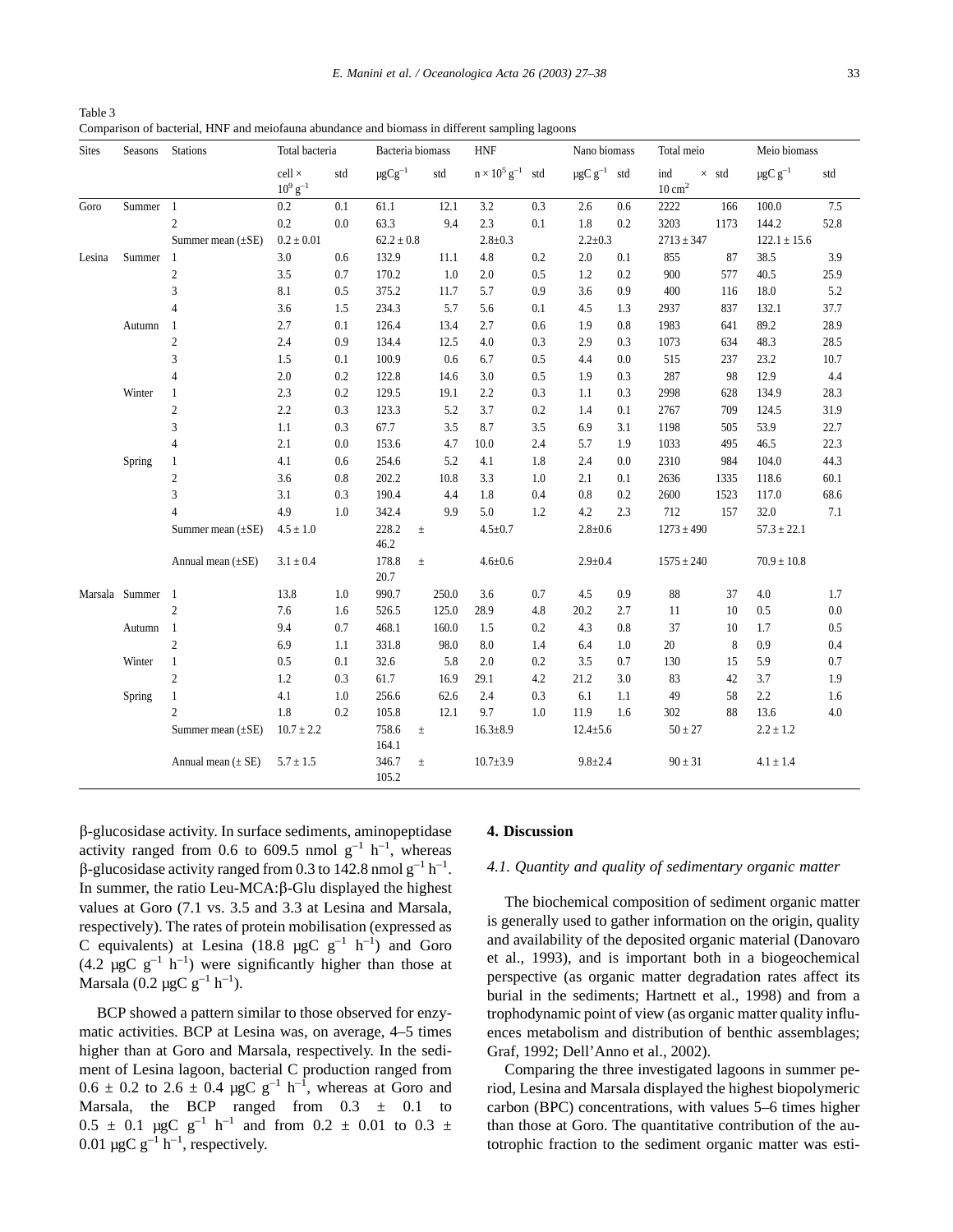<span id="page-7-0"></span>Table 4

Comparison of extracellular enzymatic activity (aminopeptidase and  $\beta$ -glucosidase), aminopeptidase and  $\beta$ -glucosidase ratio (L-MCA/ $\beta$ -Glu), BCP, potentially mobilised proteins (M-PRT) and carbohydrates (M-CHO), protein (PRTt) and carbohydrate (CHOt) turnover in the three investigated lagoons

| <b>Sites</b> | Seasons        | <b>Stations</b>        | L-MCA                      |       | $\beta$ -Glu               |      | L-MCA/        | <b>BCP</b>                                       |     | M-PRT                                     | M-CHO                                     | PRTt              | CHOt            |
|--------------|----------------|------------------------|----------------------------|-------|----------------------------|------|---------------|--------------------------------------------------|-----|-------------------------------------------|-------------------------------------------|-------------------|-----------------|
|              |                |                        | nmol $g^{-1}$ $h^{-1}$ std |       | nmol $g^{-1}$ $h^{-1}$ std |      | $\beta$ -Glu  | $\mu\text{gC}$ $\text{g}^{-1}$ $\,\text{h}^{-1}$ | std | $\mu\text{gC}$ $\text{g}^{-1}$ $\,h^{-1}$ | $\mu\text{gC}$ $\text{g}^{-1}$ $\,h^{-1}$ | d                 | d               |
| Goro         | Summer         | $\overline{1}$         | 66.7                       | 44.0  | 9.9                        | 0.0  | 6.7           | 0.3                                              | 0.1 | 4.8                                       | 0.7                                       | 3.9               | 16.7            |
|              |                | $\overline{2}$         | 51.2                       | 8.2   | 6.9                        | 1.3  | 7.4           | 0.5                                              | 0.1 | 3.7                                       | 0.5                                       | 6.4               | 17.1            |
|              |                | Summer mean $(\pm SE)$ | $59.0 \pm 5.5$             |       | $8.4 \pm 1.0$              |      | $7.1 \pm 0.2$ | $0.4 \pm 0.1$                                    |     | $4.2 \pm 0.4$                             | $0.6 \pm 0.07$                            | $5.1 \pm 0.9$     | $16.9 \pm 0.2$  |
| Lesina       | Summer         |                        | 230.2                      | 67.4  | 109.1                      | 9.0  | 2.1           | 1.5                                              | 0.2 | 16.6                                      | 7.9                                       | 6.8               | 30.2            |
|              |                | $\sqrt{2}$             | 330.4                      | 142.0 | 43.4                       | 12.6 | 7.6           | 0.6                                              | 0.2 | 23.8                                      | 3.1                                       | 2.1               | 34.5            |
|              |                | 3                      | 169.4                      | 19.1  | 142.8                      | 15.4 | 1.2           | 2.4                                              | 0.3 | 12.2                                      | 10.3                                      | 8.6               | 24.2            |
|              |                | $\overline{4}$         | 310.5                      | 174.1 | 95.2                       | 26.4 | 3.3           | 2.0                                              | 0.0 | 22.4                                      | 6.9                                       | $3.5\,$           | 38.9            |
|              | Autumn         |                        | 61.5                       | 0.0   | 55.9                       | 7.8  | 1.1           | 1.2                                              | 0.2 | 4.4                                       | 4.0                                       | 21.3              | 46.7            |
|              |                | $\sqrt{2}$             | 169.4                      | 49.7  | 35.2                       | 17.5 | 4.8           | 0.8                                              | 0.1 | 12.2                                      | 2.5                                       | 6.4               | 65.1            |
|              |                | 3                      | 609.5                      | 110.6 | 86.0                       | 29.6 | 7.1           | 1.0                                              | 0.1 | 43.9                                      | 6.2                                       | 3.5               | 61.2            |
|              |                | $\overline{4}$         | 169.3                      | 70.7  | 41.0                       | 10.4 | 4.1           | 1.1                                              | 0.1 | 12.2                                      | 3.0                                       | 10.9              | 143.8           |
|              | Winter         |                        | 190.9                      | 0.0   | 41.6                       | 13.8 | 4.6           | 1.1                                              | 0.1 | 13.7                                      | $3.0\,$                                   | 10.7              | 70.9            |
|              |                | $\overline{2}$         | 9.6                        | 0.4   | 27.8                       | 13.7 | 0.3           | 0.8                                              | 0.1 | 0.7                                       | $2.0\,$                                   | 110.7             | 88.1            |
|              |                | 3                      | 70.0                       | 24.4  | 13.9                       | 5.9  | 5.1           | 0.7                                              | 0.3 | 5.0                                       | $1.0\,$                                   | 17.2              | 238.3           |
|              |                | $\overline{4}$         | 304.7                      | 52.8  | 57.4                       | 5.5  | 5.3           | 1.1                                              | 0.0 | 21.9                                      | 4.1                                       | $5.8\,$           | 116.8           |
|              | Spring         |                        | 320.5                      | 81.9  | 40.6                       | 4.7  | 7.9           | 0.9                                              | 0.1 | 23.1                                      | 2.9                                       | 7.1               | 29.7            |
|              |                | $\boldsymbol{2}$       | 112.5                      | 78.5  | 33.6                       | 1.1  | 3.3           | 1.2                                              | 0.0 | 8.1                                       | 2.4                                       | 12.1              | 18.7            |
|              |                | 3                      | 368.1                      | 182.5 | 29.0                       | 11.1 | 12.7          | 1.5                                              | 0.1 | 26.5                                      | 2.1                                       | 5.5               | 42.3            |
|              |                | $\overline{4}$         | 488.4                      | 155.7 | 32.0                       | 4.0  | 15.3          | 2.6                                              | 0.4 | 35.2                                      | 2.3                                       | 3.5               | 47.4            |
|              |                | Summer mean $(\pm SE)$ | $260.2 \pm 32.2$           |       | $97.6 \pm 17.9$            |      | $3.5 \pm 1.2$ | $1.6 \pm 0.3$                                    |     | $18.8 \pm 2.3$                            | $7.0 \pm 1.3$                             | $5.3 \pm 1.3$     | $31.9 \pm 2.7$  |
|              |                | Annual mean $(\pm SE)$ | $244.7 \pm 38.8$           |       | $55.3 \pm 8.5$             |      | $5.4 \pm 1.0$ | $1.3 \pm 0.1$                                    |     | $17.6 \pm 2.8$                            | $4.0 \pm 0.6$                             | $14.7 \pm 6.3$    | $68.5 \pm 13.7$ |
|              | Marsala Summer |                        | 2.6                        | 0.4   | 2.9                        | 0.4  | 0.9           | 0.3                                              | 0.1 | 0.2                                       | 0.2                                       | 102.8             | 59.2            |
|              |                | $\overline{2}$         | 2.9                        | 0.4   | 0.5                        | 0.3  | 5.8           | 0.3                                              | 0.1 | 0.2                                       | $0.0\,$                                   | 666.6             | 3786.6          |
|              | Autumn 1       |                        | 17.3                       | 4.1   | 1.2                        | 0.4  | 14.5          | 0.2                                              | 0.0 | 1.2                                       | 0.1                                       | 4.0               | 147.8           |
|              |                | $\overline{c}$         | 7.7                        | 0.9   | 0.3                        | 0.1  | 26.2          | 0.2                                              | 0.0 | 0.6                                       | 0.0                                       | 19.1              | 1037.7          |
|              | Winter         | $\mathbf{1}$           | 3.6                        | 1.2   | 2.1                        | 0.9  | 4.7           | 0.3                                              | 0.0 | 0.3                                       | 0.1                                       | 65.3              | 74.0            |
|              |                | $\overline{2}$         | 0.6                        | 0.1   | 3.1                        | 1.0  | 0.3           | 0.2                                              | 0.0 | 0.0                                       | 0.2                                       | 1464.2            | 262.4           |
|              | Spring         |                        | 19.2                       | 4.0   | 16.1                       | 4.3  | 1.4           | 0.2                                              | 0.0 | 1.4                                       | 1.2                                       | 13.9              | 23.6            |
|              |                | $\overline{2}$         | 12.7                       | 5.0   | 4.3                        | 1.8  | 4.1           | 0.2                                              | 0.1 | 0.9                                       | 0.3                                       | 48.6              | 282.2           |
|              |                | Summer mean $(\pm SE)$ | $2.7 \pm 0.1$              |       | $1.7 \pm 0.9$              |      | $3.3 \pm 1.7$ | $0.3\pm0.02$                                     |     | $0.2 \pm 0.01$                            | $0.1 \pm 0.06$                            | $401.8 \pm 199.3$ | $604 \pm 301.0$ |
|              |                | Annual mean $(\pm SE)$ | $8.3 \pm 2.4$              |       | $3.8 \pm 1.7$              |      | $7.2 \pm 2.9$ | $0.2 \pm 00.2$                                   |     | $0.6 \pm 0.2$                             | $0.3 \pm 0.1$                             | $65.5 \pm 38.0$   | $168.1 \pm 115$ |

mated as the C-Chl to BPC ratio. In the Lesina lagoon, chlorophyll-a carbon accounted for a large fraction of total biopolymeric carbon pools (ca 12%; Fig. 2), whereas at the other two lagoons, a much lower contribution was observed (4% and 2% at Goro and Marsala, respectively). In addition, the ratio of chlorophyll-a C to total heterotrophic C (as bacteria, nanoflagellates and meiofauna biomass) was 2.7, 0.3 and 0.2, respectively, at Lesina, Goro and Marsala. Therefore, it could be concluded that different lagoons were characterised by clear differences in the ratio of autotrophic to total heterotrophic carbon biomass (Dell'Anno et al., 2002).

The accumulation of biopolymeric carbon is the result of the balance between in situ production, allochthonous inputs, utilisation/degradation and export. These processes are reflected by changes in the biochemical composition of the BPC pools. Our results showed a marked difference in the



Fig. 2. Proportions (%) of autotrophic (e.g., chlorophyll-a concentration), heterotrophic (e.g., bacterial, nanoflagellate and meiofauna biomass) and detritus carbon in summer period.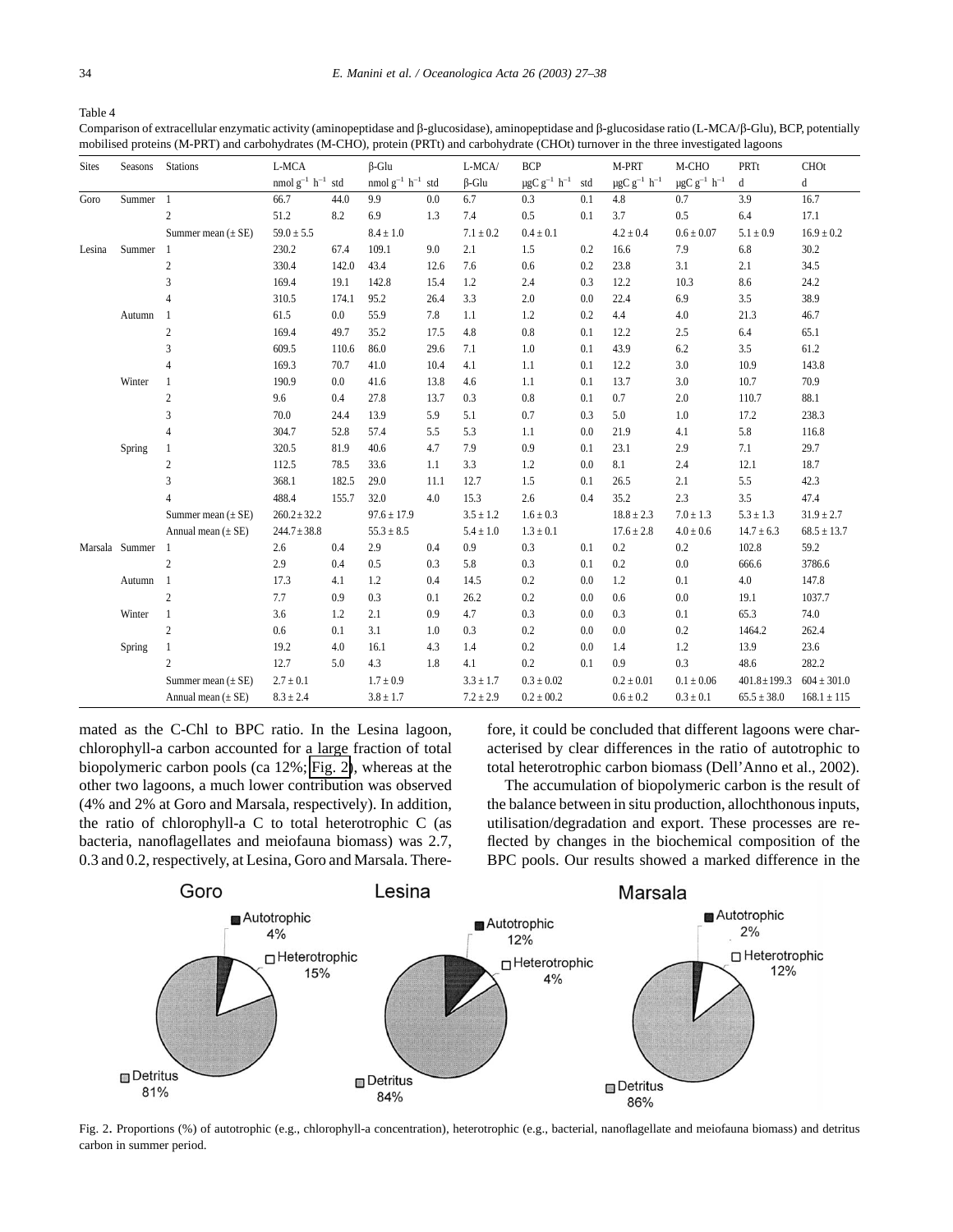biochemical composition of organic matter at the three study sites. Carbohydrates dominated at the lagoon of Lesina (accounting for 63% of BPC) as a result of the large contribution of the autotrophic carbon (C Chl-a) to total biopolymeric carbon. A protein to carbohydrate ratio <1 is a typical feature of lagoon sediments (Danovaro, 1996; Pusceddu et al., 1999). However, Marsala and Goro lagoons, being characterised by a low autotrophic C contribution to BPC, displayed a protein to carbohydrate ratio close to 1. Biopolymeric C pools in the Marsala lagoon were largely accounted by lipid-C (45%), whereas in Goro lagoon, carbohydrate and protein-C contribution to BPC was ca 40%. Such a difference in the biochemical composition of organic matter, in these lagoons, indicates a different origin of the organic detritus (Pusceddu et al., 2000). Being a large fraction of sediment OM generally originated from primary production, differences in the biochemical composition of OM are likely to be the result of different primary producers in different lagoons. Seagrasses are known to characterise benthic systems accumulating large quantities of refractory-structural carbohydrates and generally display a lower protein content (Danovaro, 1996) than fresh macroalgal detritus (Pusceddu et al., 2003). In fact, the three systems were characterised by a different composition of primary producers: while Lesina lagoon was characterised by the presence of large Zostera noltii meadows (associated with Valonia), a large portion of the Marsala lagoon was covered by the seagrass Posidonia oceanica, the Goro lagoon was characterised by the presence of the macroalgae Ulva and Gracilaria.

# *4.2. Balance between organic matter mobilisation and bacterial uptake*

In aquatic sediments, the determination of the enzymatic activities (as well as the ratio of aminopeptidase to glucosidase activity) provides important indications on the potential organic matter flow through the microbial loop and on the quality of the organic matter available to heterotrophs (Fabiano and Danovaro, 1998). In this study, despite high protein and carbohydrate concentrations being observed, aminopeptidase and glucosidase activities were low (especially at Marsala and Goro) when compared to values reported in the literature for coastal sediments (Meyer-Reil, 1986; King, 1986; Danovaro et al., 2002). The highest aminopeptidase activities and protein turnover rates (calculated as the ratio of enzymatically mobilised proteins to total protein content) were observed at Goro and Lesina lagoons, with values up to two orders of magnitude higher than at Marsala. Such differences suggest the presence of a much higher refractory composition of the organic matter in the sediment of the Marsala lagoon. These results are consistent with previous studies carried out by Pusceddu et al. (2003) that reported, in the Marsala lagoon sediments, only a small fraction of protein and carbohydrate pool (about 4%) was enzymatically degradable and, therefore, available for heterotrophic metabolism. Therefore, at both Goro and Lesina, the entire protein pool was potentially degraded in ca 5 d, whereas at the Marsala lagoon, 402 d were required. These data suggest a lower efficiency in OM mobilisation with consequent higher retention and possible burial at the Marsala lagoon when compared to the other two systems.

It is recognised that the amount of available protein and carbohydrate pools in marine sediments (i.e., enzymatically hydrolysable, sensu Danovaro et al., 2001; Dell'Anno et al., 2000) is an important factor influencing bacterial activity and distribution (Danovaro et al., 1993, 1999a). The Marsala lagoon displayed also the lowest bacterial C production. However, despite low enzymatic activities and protein turnover rates, the highest bacterial biomass was observed. This could indicate that a large fraction of the bacterial assemblages is dead or dormant (Luna et al., 2002), and that the scarce nutritional quality (highly refractory composition) of the sediment organic matter in the Marsala lagoon is reflected more by functional bacterial parameters (i.e., bacterial C production) than by bacterial abundance and biomass alone.

Organic matter potentially mobilised by exo-enzymatic activities can be utilised both by benthic metazoans and bacteria. If bacteria out compete metazoan for the utilisation of the available trophic sources (i.e., limiting metazoan secondary production by uptaking most of the available organic pools), the transfer of organic C to higher trophic levels is likely to be less efficient and dependent upon bacterial grazing (Manini et al., 1999). We estimated that, at both Lesina and Goro lagoons, only ca 10% of the mobilised protein pools were converted into bacterial proteins, while the remaining 90% was unutilised and, therefore, potentially directly available to other benthic consumers (i.e., higher trophic levels). In contrast, at Marsala, ca 50% of the enzymatically mobilisable protein pool was converted into bacterial biomass. This fact, coupled with the evidence that the absolute amount of protein mobilised was the lowest among the three lagoons [\(Table 4\)](#page-7-0), suggests that at Marsala, the quantity of unutilised proteins available for direct utilisation by benthic consumers was 10–40 times lower than that at the other two sites. These factors are likely to control the transfer of carbon towards the higher trophic levels (i.e., metazoa) thus influencing the relative importance of the different benthic components involved in the microbial loop functioning.

# *4.3. Comparison between bacteria, nanoflagellates and meiofauna standing stocks*

The distribution of the different components involved in the benthic microbial loop (bacteria, nanoflagellates and meiofauna) varies in response to a complex array of variables (Danovaro, 2000), and it has been recently demonstrated that the relative importance of bacteria, nanoflagellate, meiofauna and macrofauna change in response to the organic enrichment and benthic trophic state (Albertelli et al., 1999; Danovaro et al., 1999b). Given the quantity and quality of the different organic matter in three lagoons investigated, differences in relative importance of bacteria, nanoflagellates and meiofauna are expected. The ratio of bacterial to nanoflagel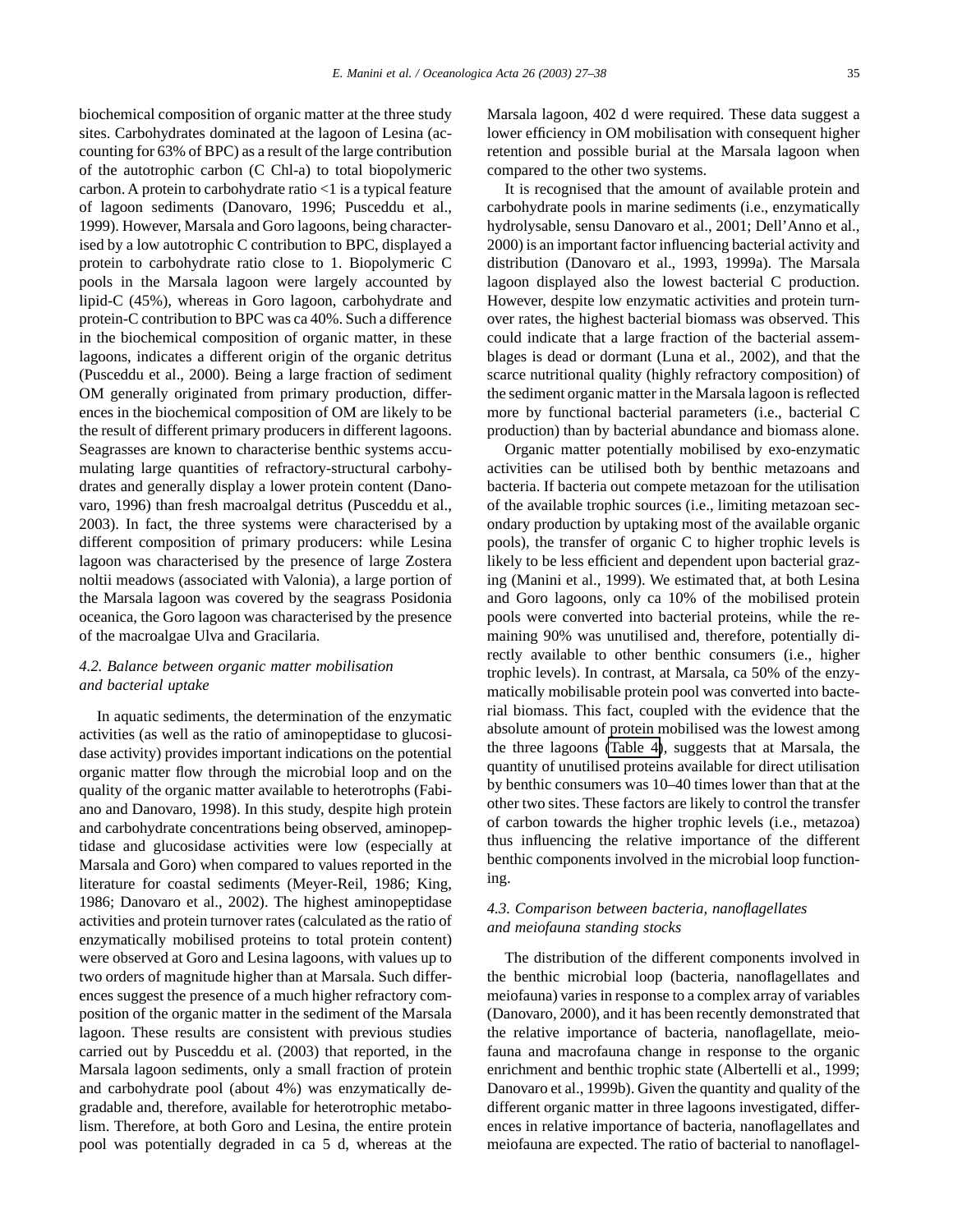<span id="page-9-0"></span>late abundance displayed values one to two orders of magnitude higher at Marsala and Lesina than at Goro.

Bacterial and nanoflagellate biomasses in the sediments of the Marsala lagoon are among the highest reported in the literature for shallow coastal environments (Hansen et al., 1992; Tibbles et al., 1992). HNF are essentially bacterivorous and, therefore, are expected to remove a certain fraction of the benthic bacterial biomass (Patterson et al., 1989; Hondeveld et al., 1994; Epstein and Shiaris, 1992). Also meiofauna can remove a fraction of bacterial biomass, but at a relatively low efficiency (Danovaro et al., 2000; Castel, 1992; Manini et al, 1999); hence, generally, meiofauna is more dependent upon the actual amounts of food available in the sediment (Findlay, 1981; Montagna et al., 1982; Danovaro et al., 1999b; Gambi et al., 2003).

In this study, bacteria, nanoflagellate and meiofauna biomass displayed strong differences between sites considering their contribution to total heterotrophic C-biomass (summer mean 34, 1, and 65%, respectively, for Goro; 66, 1 and 33%, respectively, for Lesina; 97.5, 2 and <1%, respectively, for Marsala). The relatively larger importance of bacteria and nanoflagellate with respect to meiofauna at Marsala suggests that the bioavailable fraction of OM is utilised by bacteria and nanoflagellates and then "sequestered" into these small components of the microbial food web, since it is not transferred to meiofauna (i.e., to higher trophic levels). This system acts as a sink for organic carbon pools in the sediment. Conversely, at Goro and to a lesser extent at Lesina, meiofauna reached a relatively higher importance when compared to bacteria and nanoflagellates, indicating that organic C was more efficiently transferred to higher trophic levels. This was apparently the result of the higher nutritional quality of the sedimentary organic matter and of the weaker competition for food resources with benthic bacteria.



Fig. 3. Simplified scheme of the protein-carbon pools and flows (annual mean) in two lagoon systems (Lesina and Marsala), with focus on inputs (organic detritus and autotrophic carbon), mobilisation (enzymatically degradable carbon) and potential export (bacteria, nanoflagellates and meiofauna biomass are expressed as protein-C). In order to visualise differences among systems better, differences in box and arrow sizes are proportional to difference in carbon quantity and flows among compartments.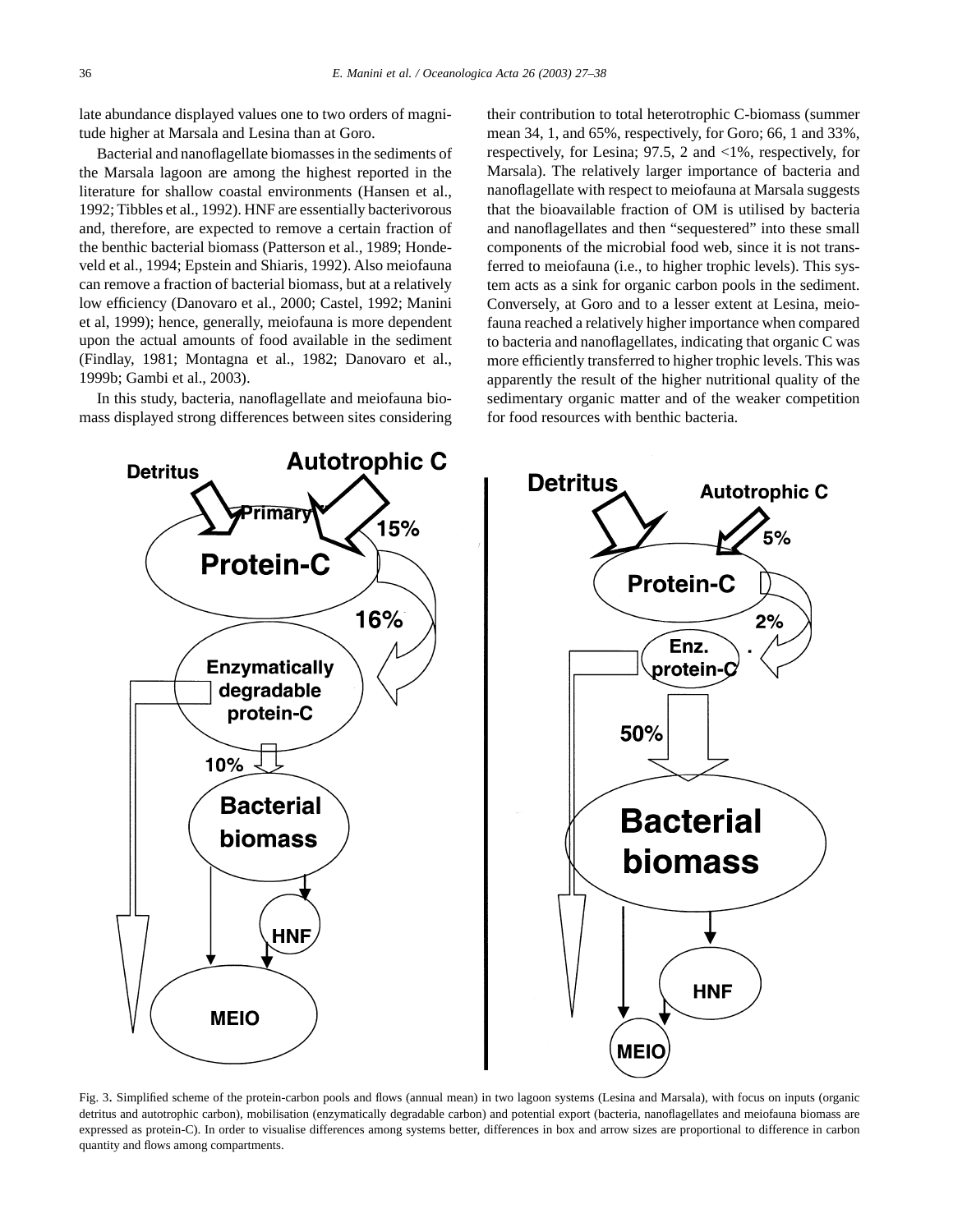# *4.4. Conceptual model of microbial loop functioning in different lagoon systems*

Using the data set available for Lesina and Marsala, we elaborated, using semi-quantitative indications, a conceptual model of OC flow through the benthic microbial loop [\(Fig. 3\)](#page-9-0). This study supports the conclusion that the origin and composition of sedimentary organic matter played a primary role in regulating the efficiency of the lagoons in channelling detrital C to higher trophic levels, and indicates that Lesina was the lagoon displaying the highest efficiency. Such conditions are primarily reflected by the capability of mobilising rapidly a large fraction of primary (i.e., autotrophic, CChl-a) organic matter (here expressed as protein-C concentrations). At Lesina, despite the high aminopeptidase activity and protein turnover, high protein accumulation was due to the much higher organic matter input due to primary producers. Conversely, at Marsala, the limiting step was represented by the inability of the benthic system of mobilising the protein pools (only 2% daily, calculated as ratio between enzymatically degradable protein-C and protein-C pool per  $m^2$ ).

In the most efficient system (Lesina), only 10% of the mobilised protein carbon was converted into bacterial biomass (calculated as [bacterial protein production]/[mobilised proteins]  $\times$  100), while the remaining 90% was potentially available at higher trophic levels (nanoflagellates and meiofauna) or exported from the system. In contrast, at Marsala, the highly refractory composition of the sediment organic matter was coupled with a bacterial component able to utilise 50% of the protein pool mobilised. The dominance of bacteria in this system reduced the amounts of proteins bioavailable to meiofauna or potentially exportable, acting as a sink for biopolymeric carbon. These conditions allowed the Lesina system to support the highest (absolute and relative) meiofaunal biomass, while at Marsala, meiofaunal biomass values were among the lowest reported in the literature, and indeed, comparable to deep-sea oligotrophic systems (Danovaro et al., 1999b). Therefore, in the investigated lagoons, the main factors limiting the transfer of carbon to higher trophic levels are represented by the source and quality of the organic input, the capability of the system of mobilising organic matter pools and the benthic bacterial ability of converting the mobilised carbon into bacterial biomass.

# **Acknowledgements**

The authors would like to thank Gian Marco Luna for help during sampling and analyses. The present work has been financed by Cofin 99 (MIUR, Italian Government).

#### **References**

Albertelli, G., Covazzi, A., Danovaro, R., Fabiano, M., Fraschetti, S., Pusceddu, A., 1999. Differential responses of bacteria meiofauna and macrofauna in a shelf area (Ligurian Sea, NW Mediterranean): role of food availability. J. Sea Res. 42, 11–26.

- Bak, R.P.M., Nieuwland, G., 1989. Seasonal fluctuations in benthic protozoan populations at different depths in marine sediments. Neth. J. Sea Res. 24, 37–44.
- Bak, R.P.M., van Duyl, F.C., Nieuwland, G., Kop, A.J., 1991. Benthic heterotrophic nanoflagellates North Sea field/mesocosm bottoms and their response to sedimentation. Ophelia 33, 187–196.
- Barnes, R.S.K., 1994. A critical appraisal of the application of Guelorget and Perthuisot's concepts of the paralic ecosystem and confinement to macrotidal Europe. Estuar. Coast. Shelf Sci. 38, 41–48.
- Bligh, E.G., Dyer, W., 1959. A rapid method for total lipid extraction and purification. Can. J. Biochem. Physiol. 37, 911–917.
- Børsheim, K.Y., Bratbak, G., 1987. Cell volume to cell carbon conversion factors for a bacterivorous Monas sp. enriched from seawater. Mar. Ecol. Prog. Ser. 36, 171–175.
- Bott, T.L., Borchardt, M.A., 1999. Grazing of protozoa, bacteria and diatoms by meiofauna in lotic epibenthic communities. J. N. Am. Benthol. Soc. 18, 499–513.
- Castel, J., 1992. The meiofauna of coastal lagoon ecosystems and their importance in the food web. Vie Milieu 42, 125–135.
- Caumette, P., 1992. Bacterial communities in coastal lagoons. An overview. Vie Milieu 42, 111–123.
- Clavier, J., Chardy, P., Chevillon, C., 1995. Sedimentation of particulate matter in the south–west lagoon of New Caledonia: spatial and temporal patterns. Estuar. Coast. Shelf Sci. 40, 281–294.
- Danovaro, R., 1996. Detritus-bacteria-meiofauna interactions in a seagrass bed (Posidonia oceanica) of the NW Mediterranean. Mar. Biol. 127, 1–13.
- Danovaro, R., 2000. Benthic microbial loop and meiofaunal response to oil induced disturbance in coastal sediments: a review. Int. J. Environ. Pollut. 13 (1-3), 1–13.
- Danovaro, R., Dell'Anno, A., Fabiano, M., 2001. Biovailability of organic matter in the sediments of the Porcupine Abyssal Plain, northeastern Atlantic. Mar. Ecol. Prog. Ser. 220, 25–32.
- Danovaro, R., Dinet, A., Duineveld, G., Tselepides, A., 1999a. Benthic response to a particulate fluxes in different trophic environments: a comparison between the Gulf of Lions-Catalan Sea (western-Mediterranean) and the Cretan Sea (eastern-Mediterranean). Prog. Oceanogr. 44, 287–312.
- Danovaro, R., Fabiano, M., Della Croce, N., 1993. Labile organic matter and microbial biomasses in deep-sea sediments (Eastern Mediterranean Sea). Deep Sea Res. 40, 953–965.
- Danovaro, R., Gambi, C., Manini, E., Fabiano, M., 2000. Meiofauna response to a dynamic river plume front. Mar. Biol. 137, 359–370.
- Danovaro, R., Manini, E., Fabiano, M., 2002. Enzymatic activity and organic matter composition in sediments of the N-Adriatic Sea: response to a Plume front. Microb. Ecol. 44, 235–251.
- Danovaro, R., Pusceddu, A., Covazzi, A., Marrale, D., Dell'Anno, A., Petrillo, M., Albertelli, G., Della Croce, N., 1999b. b. Community experiment using benthic chambers: microbial significance in highly organic enriched sediments. Chem. Ecol. 16, 7–30.
- de Jonge, V.E., 1980. Fluctuations in the organic carbon to chlorophyll-a ratios for estuarine benthic diatom populations. Mar. Ecol. Prog. Ser. 2, 345–353.
- Dell'Anno, A., Fabiano, M., Mei, M.L., Danovaro, R., 2000. Enzymatically hydrolysed protein and carbohydrate pools in deep-sea sediments: estimates of the potentially bioavailable fraction and methodological considerations. Mar. Ecol. Prog. Ser. 196, 15–23.
- Dell'Anno, A., Mei, M.L., Pusceddu, A., Danovaro, R., 2002. Assessing the trophic state and eutrophication of coastal marine systems: a new approach based on the biochemical composition of sediment organic matter. Mar. Poll. Bull. 44, 611–622.
- Deming, J.W., Barross, J.A., 1993. The early diagenesis of organic matter: bacterial activity. In: Engel, M.H., Macko, S.A. (Eds.), Organic Geochemistry: Principles and Applications. Plenum Press, NY, USA, pp. 119–144.
- Ekebom, J., 1999. Heterotrophic nanoflagellates and bacteria in sediment of a brackish water sill basin in the Baltic Sea. Hydrobiol 393, 151–161.